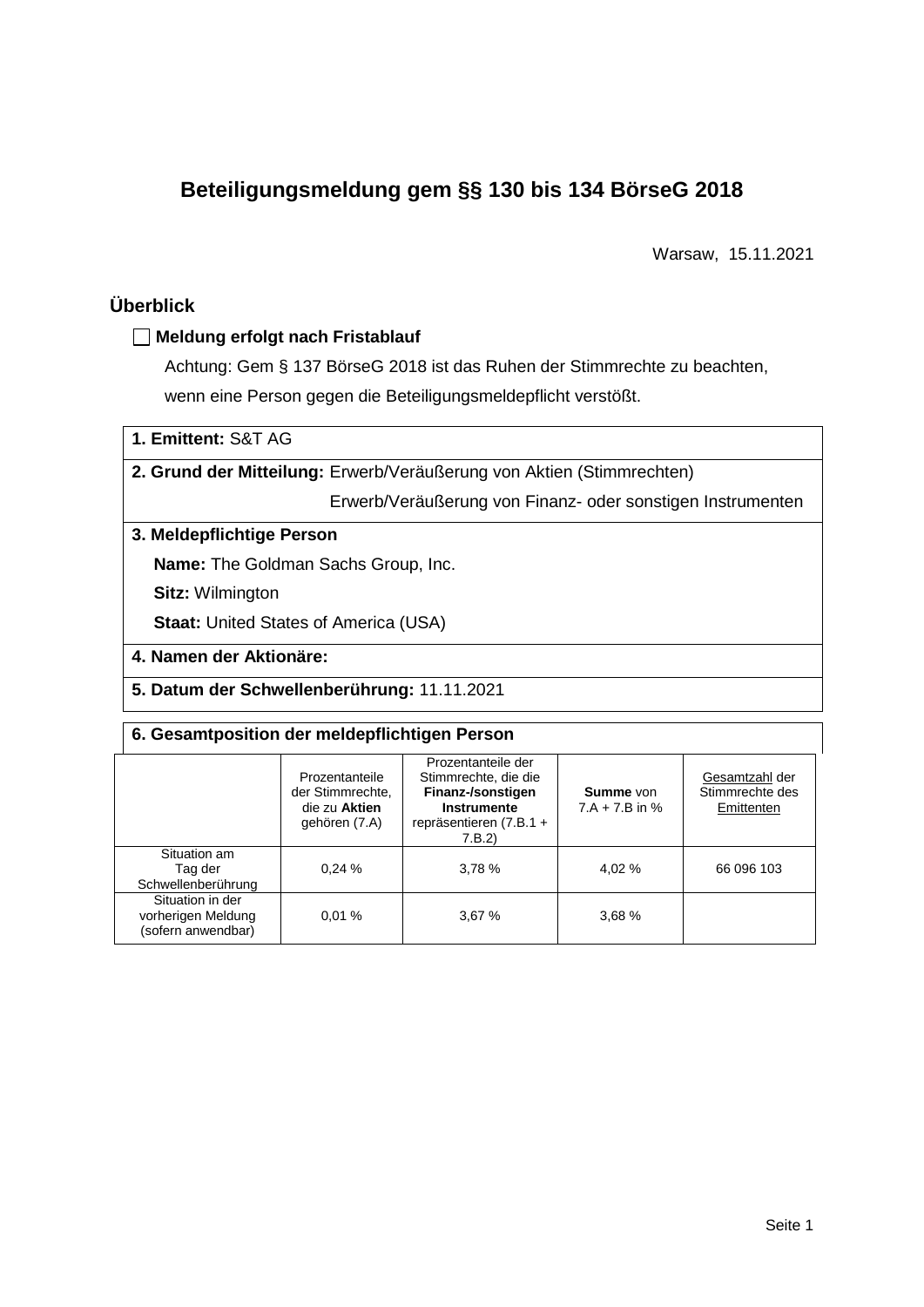# **Details**

# **7. Details über die gehaltenen Instrumente am Tag der Berührung der Schwelle:**

| A: Stimmrechte, die zu Aktien gehören |                                    |                                                         |                                           |                                      |  |  |
|---------------------------------------|------------------------------------|---------------------------------------------------------|-------------------------------------------|--------------------------------------|--|--|
|                                       |                                    | Anzahl der Stimmrechte<br>Prozentanteil der Stimmrechte |                                           |                                      |  |  |
| <b>ISIN der Aktien</b>                | Direkt<br>$(S$ 130 BörseG<br>2018) | Indirekt<br>$(S$ 133 BörseG<br>2018)                    | <b>Direkt</b><br>$(S$ 130 BörseG<br>2018) | Indirekt<br>$(S$ 133 BörseG<br>2018) |  |  |
| AT0000A0E9W5                          |                                    | 157 374                                                 |                                           | 0.24%                                |  |  |
| Subsumme A                            |                                    | 157 374                                                 |                                           | 0.24%                                |  |  |

| B 1: Finanzinstrumente / sonstige Instrumente gem § 131 Abs 1 Z 1 BörseG 2018 |                                                                                                                               |              |           |       |  |
|-------------------------------------------------------------------------------|-------------------------------------------------------------------------------------------------------------------------------|--------------|-----------|-------|--|
| Art des Instruments                                                           | Anzahl der Stimmrechte<br>Prozentanteil der<br>die erworben werden<br>Ausübungsfrist<br>Verfalldatum<br>Stimmrechte<br>können |              |           |       |  |
| Securities Lending                                                            | n.a.                                                                                                                          | n.a.         | 1 600 941 | 2.42% |  |
|                                                                               |                                                                                                                               | Subsumme B.1 | 1 600 941 | 2.42% |  |

| B 2: Finanzinstrumente / sonstige Instrumente gem § 131 Abs 1 Z 2 BörseG 2018                                                                                             |            |      |              |         |        |  |
|---------------------------------------------------------------------------------------------------------------------------------------------------------------------------|------------|------|--------------|---------|--------|--|
| Physisches oder<br>Anzahl der<br>Art des<br>Prozentanteil<br>Ausübungsfrist<br>Verfalldatum<br>Cash Settlement<br>Stimmrechte<br><b>Instruments</b><br>der<br>Stimmrechte |            |      |              |         |        |  |
| Swap                                                                                                                                                                      | 22.09.2031 | n.a. | Cash         | 878 214 | 1,33 % |  |
| Call Warrants                                                                                                                                                             | 31.12.2030 | n.a. | Cash         | 21 850  | 0.03%  |  |
|                                                                                                                                                                           |            |      | Subsumme B.2 | 900 064 | 1,36 % |  |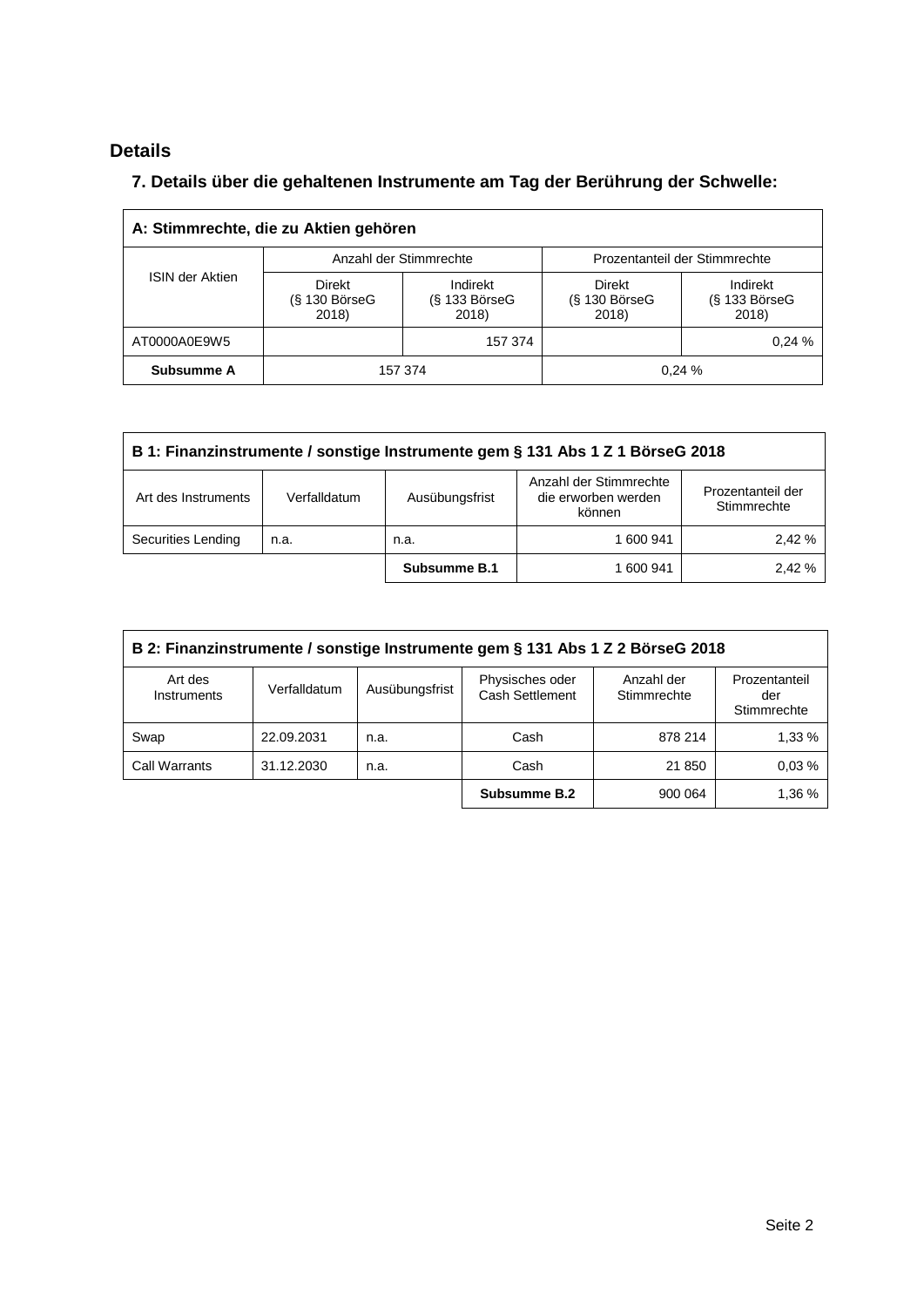## **8. Information in Bezug auf die meldepflichtige Person:**

Die meldepflichtige Person (Punkt 3) wird nicht von einer natürlichen/juristischen Person kontrolliert und kontrolliert auch keine andere Person, die direkt oder indirekt Instrumente am Emittenten hält.

 $\boxtimes$  Volle Kette der kontrollierten Unternehmen, über die die Stimmrechte und/oder Finanz-/sonstigen Instrumente gehalten werden, beginnend mit der obersten kontrollierenden natürlichen oder juristischen Person:

| Ziffer         | <b>Name</b>                                   | Direkt kontrolliert<br>durch Ziffer | Direkt gehaltene<br>Stimmrechte in<br>Aktien (%) | Direkt gehaltene<br>Finanz-<br>/sonstige<br>Instrumente $(\%)$ | Total von beiden<br>$(\%)$ |
|----------------|-----------------------------------------------|-------------------------------------|--------------------------------------------------|----------------------------------------------------------------|----------------------------|
| 1              | The Goldman<br>Sachs Group,<br>Inc.           |                                     |                                                  |                                                                |                            |
| $\overline{2}$ | Goldman Sachs<br>(UK) L.L.C.                  | 1                                   |                                                  |                                                                |                            |
| 3              | Goldman Sachs<br>Group UK<br>Limited          | $\overline{2}$                      |                                                  |                                                                |                            |
| 4              | Goldman Sachs<br>International                | 3                                   | 0,13%                                            | 1,54 %                                                         | 1,67 %                     |
| 5              | Goldman Sachs<br>International<br><b>Bank</b> | 3                                   | 0,04%                                            | 0,04%                                                          | 0,08%                      |
| 6              | Goldman Sachs<br>& Co. LLC                    | 1                                   | 0,00%                                            | 2,21 %                                                         | 2,21 %                     |
| $\overline{7}$ | <b>GSAM Holdings</b><br><b>LLC</b>            | 1                                   |                                                  |                                                                |                            |
| 8              | Goldman Sachs<br>Asset<br>Management,<br>L.P. | 7                                   | 0,03%                                            | 0,03%                                                          | 0,06%                      |
| 9              | Goldman Sachs<br><b>Bank USA</b>              | 1                                   |                                                  |                                                                |                            |
| 10             | Goldman Sachs<br>Bank Europe SE               | 9                                   | 0,04%                                            | 0,03%                                                          | 0,07 %                     |
|                |                                               |                                     |                                                  |                                                                |                            |

# **9. Im Falle von Stimmrechtsvollmacht**

Datum der Hauptversammlung: -

Stimmrechtsanteil nach der Hauptversammlung: - entspricht - Stimmrechten

#### **10. Sonstige Kommentare:**

-

Warsaw am 15.11.2021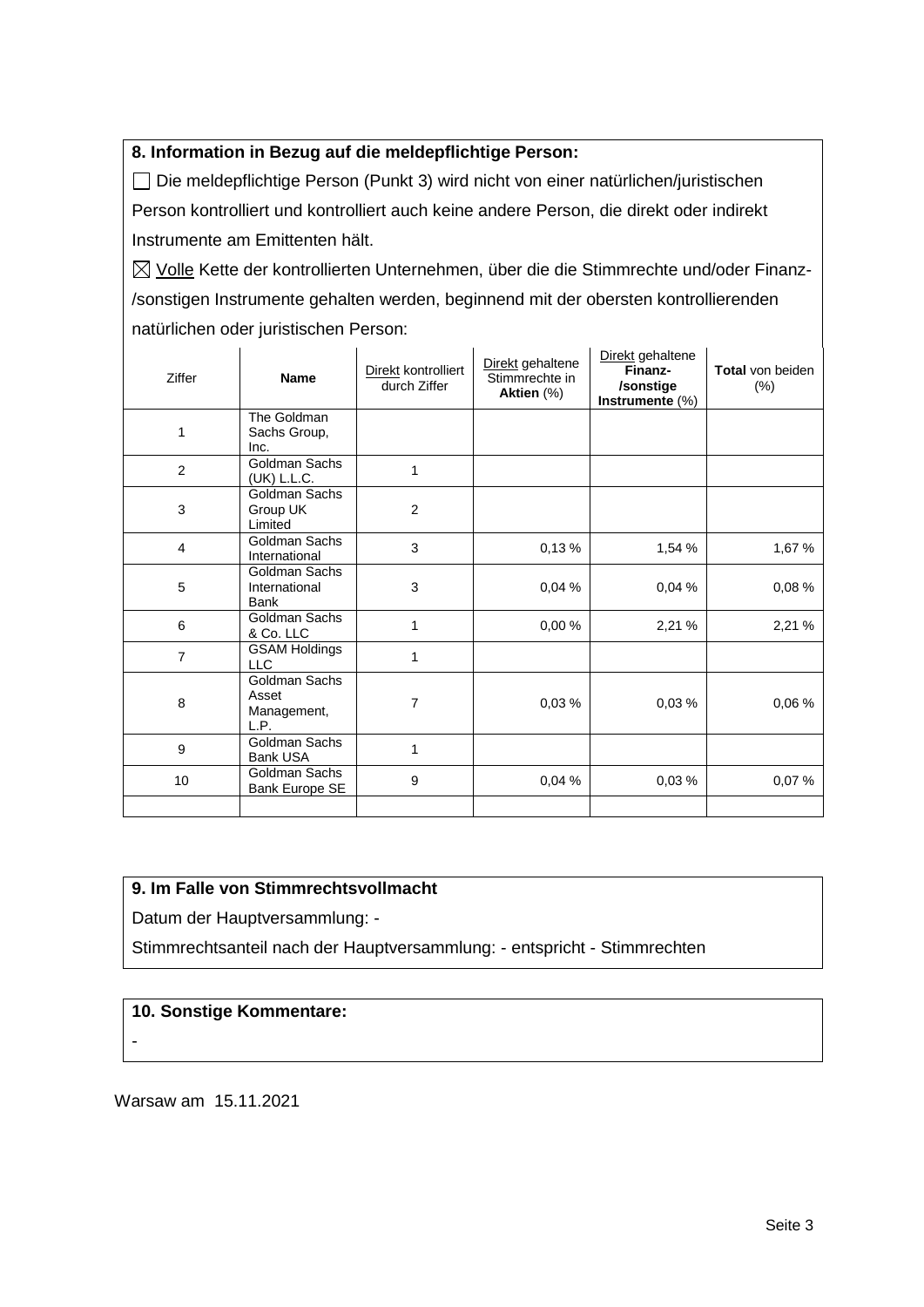# **Major holdings notification pursuant to Sec. 130 to 134 BörseG 2018**

Warsaw, 15.11.2021

### **Overview**

## **Notification made after deadline**

Caution: In case of violations of major holdings notification rules, please pay attention to Section 137 BörseG 2018 (Suspension of voting rights)

# **1. Issuer:** S&T AG

**2. Reason for the notification:** Acquisition or disposal of voting rights

Acquisition or disposal of financial/other instruments

#### **3. Person subject to notification obligation**

**Name:** The Goldman Sachs Group, Inc.

**City:** Wilmington

**Country:** United States of America (USA)

#### **4. Name of shareholder(s):**

#### **5. Date on which the threshold was crossed or reached:** 11.11.2021

#### **6. Total positions**

|                                                                                | % of voting rights<br>attached to<br>shares $(7.A)$ | % of voting rights<br>through<br>financial/other<br>instruments $(7.B.1 +$<br>7.B.2) | <b>Total</b> of both in %<br>$(7.A + 7.B)$ | Total number of<br>voting rights of<br>issuer |
|--------------------------------------------------------------------------------|-----------------------------------------------------|--------------------------------------------------------------------------------------|--------------------------------------------|-----------------------------------------------|
| Resulting situation on the<br>date on which threshold<br>was crossed / reached | 0.24%                                               | 3,78 %                                                                               | 4.02 %                                     | 66 096 103                                    |
| Position of previous<br>notification (if applicable)                           | 0.01%                                               | 3,67%                                                                                | 3,68 %                                     |                                               |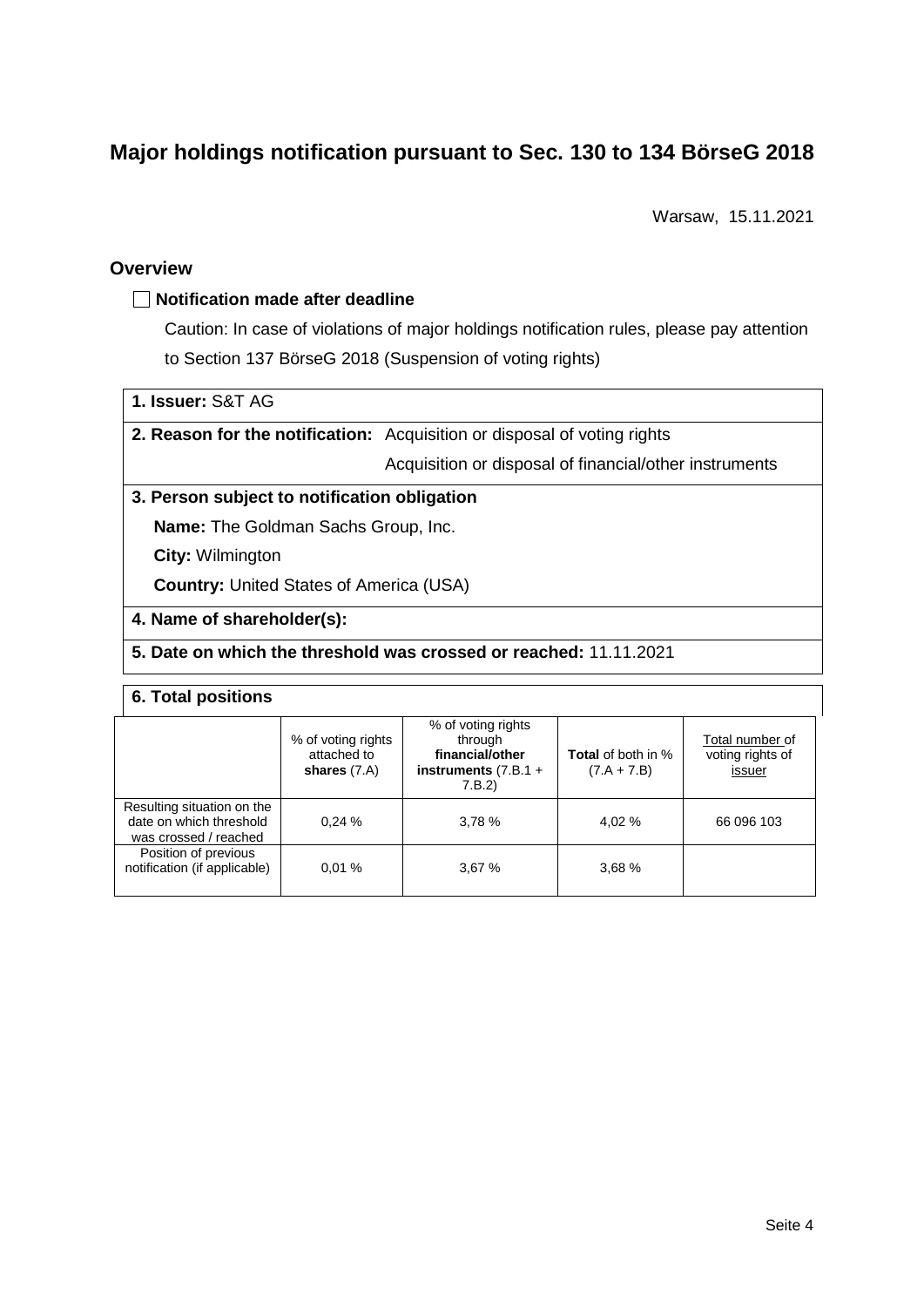# **Details**

# **7. Notified details of the resulting situation:**

| A: Voting rights attached to shares |                                    |                                      |                                    |                                      |  |  |
|-------------------------------------|------------------------------------|--------------------------------------|------------------------------------|--------------------------------------|--|--|
|                                     |                                    | Number of voting rights              | % of voting rights                 |                                      |  |  |
| <b>ISIN Code</b>                    | Direct<br>(Sec 130 BörseG<br>2018) | Indirect<br>(Sec 133 BörseG<br>2018) | Direct<br>(Sec 130 BörseG<br>2018) | Indirect<br>(Sec 133 BörseG<br>2018) |  |  |
| AT0000A0E9W5                        |                                    | 157 374                              |                                    | 0.24%                                |  |  |
| <b>SUBTOTAL A</b>                   |                                    | 157 374                              |                                    | 0.24%                                |  |  |

| B 1: Financial / Other Instruments pursuant to Sec. 131 para. 1 No. 1 BörseG 2018 |                        |                     |                                                                                      |                    |  |
|-----------------------------------------------------------------------------------|------------------------|---------------------|--------------------------------------------------------------------------------------|--------------------|--|
| Type of instrument                                                                | <b>Expiration Date</b> | Exercise Period     | Number of voting<br>rights that may be<br>acquired if the<br>instrument is exercised | % of voting rights |  |
| Securities Lending                                                                | n.a.                   | n.a.                | 1 600 941                                                                            | 2.42%              |  |
|                                                                                   |                        | <b>SUBTOTAL B.1</b> | 1 600 941                                                                            | 2,42 %             |  |

| B 2: Financial / Other Instruments pursuant to Sec. 131 para. 1 No. 2 BörseG 2018                                                                             |            |      |                     |         |        |  |  |
|---------------------------------------------------------------------------------------------------------------------------------------------------------------|------------|------|---------------------|---------|--------|--|--|
| Expiration<br>Physical /<br>Exercise<br>Number of<br>% of voting<br>Type of instrument<br><b>Cash Settlement</b><br>rights<br>Period<br>voting rights<br>Date |            |      |                     |         |        |  |  |
| Swap                                                                                                                                                          | 22.09.2031 | n.a. | Cash                | 878 214 | 1,33 % |  |  |
| <b>Call Warrants</b>                                                                                                                                          | 31.12.2030 | n.a. | Cash                | 21 850  | 0.03%  |  |  |
|                                                                                                                                                               |            |      | <b>SUBTOTAL B.2</b> | 900 064 | 1,36 % |  |  |